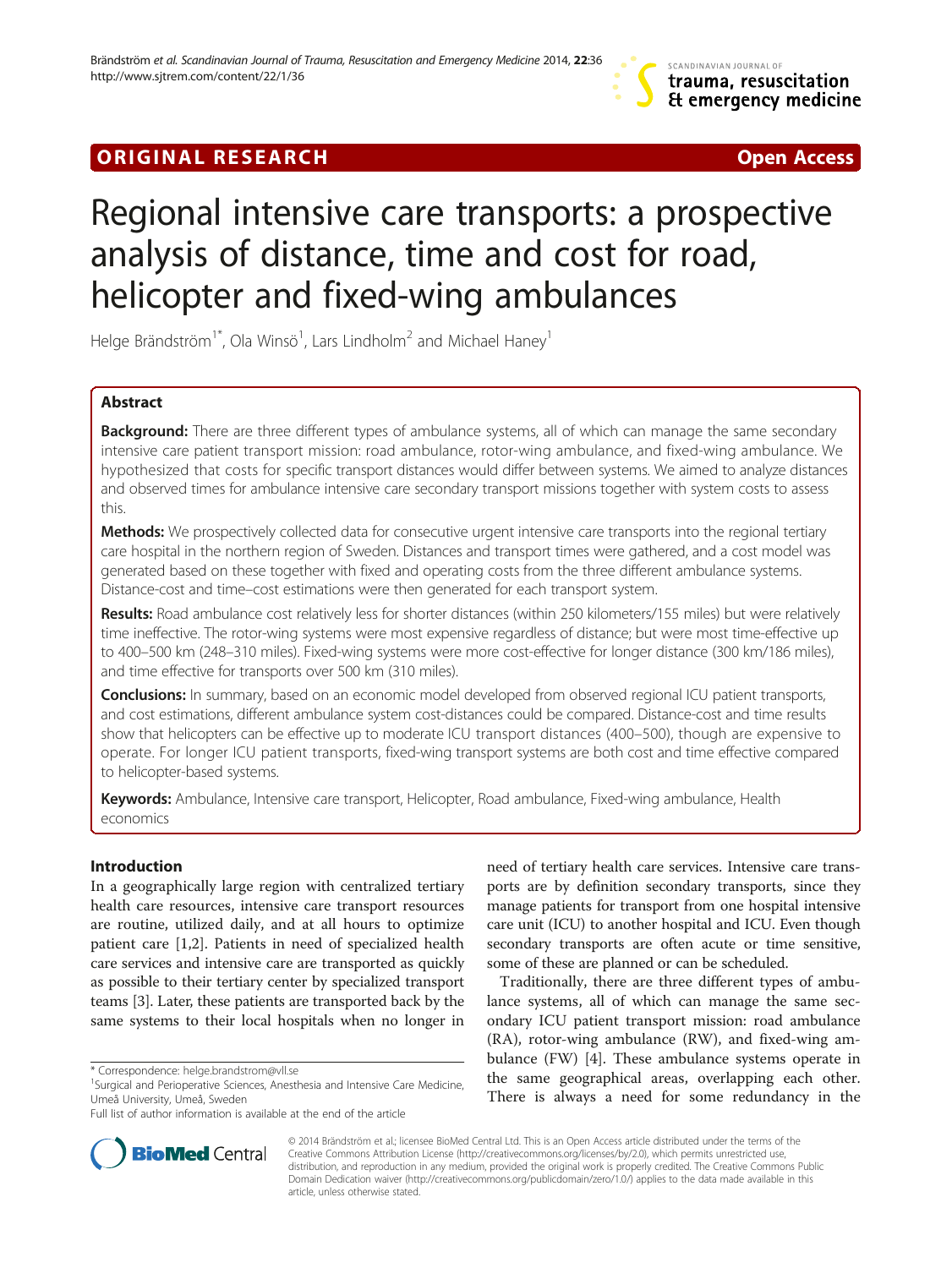overall regional transport planning, in part to manage peak transport needs, but also to provide coverage when one or another transport system in use has operational limitations from technical or external factors, including weather restrictions and mechanical break-downs [[5,](#page-6-0)[6\]](#page-7-0).

Devoted transport systems for ICU transports are in effect mobile intensive care units, and are extremely expensive to operate [[7-9](#page-7-0)]. Once the medical equipment and personnel needs are met in an ICU transport system, both for treatment and transport timeliness, then there must be an aspect of cost management concerning means of transport [\[10,11](#page-7-0)]. This can be assessed on a mission-by-mission basis, or on an annual transport system budget basis. Both transport time and distance are central in determining cost for the transport system. A cost analysis would need to take into account the fixed costs for availability of the system, the operating costs for the system for that specific transport distance and time, as well as personnel costs related to that specific transport system and time. A model could then be generated for approximating costs for each type of transport system, and costs for specific distances or time in operation.

We hypothesized that, for longer distance transports, one system is more cost-effective as well as time-effective compared to the others. We aimed to test this through measuring and recording transport distances and times for each of the systems, and then comparing them. We aimed to construct an economic model for costs and times for each transport system, in order to perform this comparison for short, moderate, and long transport distances.

# **Methods**

### General aspects

This is a prospective analysis performed with approval of the Regional Ethical Review Board in Umeå, Sweden (diary number 2012-95-31 Ö). Predetermined and specific time points for consecutive intensive care transports by road, helicopter and fixed-wing transports were recorded by the intensive care ambulance medical personnel for the following periods: October 2008 – January 2009 for fixed-wing as part of an internal prospective review, and then June 2012 to January 2013 for road and helicopter ambulances as part of an expanded study protocol. Time points were recorded in order to measure the time intervals for the preparatory, actual transport (time with patient), and system restoration phases, and this was done in order to establish 'templates' for each of the individual steps in the process. For the preparatory phase, the times that were measured included the following: telephone contact from ambulance dispatch center to physician on call, time from telephone contact to decision (to go) time, time from decision until at ambulance site and

mission-ready, and other preparation time. These 'preparation' times were added together and combined to a category which was then called pre-transport time. Times with the patient were recorded for the following events: report and handover from ICU team to transport team, transport within hospital and loading in ambulance (these times not included in the calculation since they were the same for all systems), time until pick-up by connecting local ambulance and time for local ambulance transport to local airport (both specific for fixed-wing and helicopter), time for loading from local ambulance to FW, flight time (defined as lift-off and landing times for airambulances) or driving time (from ambulance hall to ambulance hall), time for report and hand-over, time for loading into the ambulance, and time after completed handover, and total time with patient for medical crew. Finally, times were noted for ground transfer between FW and road ambulance without patient, back to ambulance station for cleaning/resetting/refilling in order to be mission-ready again (restoration times).

The fixed-wing aircraft employed in the air ambulance role was a two-engine turboprop with pressurized cabin (Beech 200 Super King Air), represented as FW1. The helicopter (rotor wing, RW) types employed included the following: Eurocopter AS 365 N3 Dauphin (RW1) and Eurocopter AS 365 N2 Dauphin (RW2 and RW3), which both have the same cruising speed, though different lift capacities. The transit travel speed (template) for the FW was 500 km/hr (310 miles/hr), for RW was 270 km/hr (167 miles/hr), and for road ambulance (RA) 70 km/hr (42 miles/hr). The local RA speed for moving FW-transported patients from the airfield to the receiving hospital was set at 50 km/hr (31 miles/hr).

Cost estimations for each of the ambulance systems were based on information provided by the hospital administrator responsible for the regional ambulance contracts with the private ambulance vendor, and were based on the ambulance contract itself, and are provided in Swedish kronor (SEK). The costs for medical crews are the costs reported by each of the county councils for the medical crew cost (for year 2012). Annual flying hours for the FW and RW systems were based on the averages from the previous two years. For the RW1, measured for the Norrbotten county, Gällivare city system with two pilots as aircrew, the total operating costs per hour (hr) were derived from an estimated annual activity of 750 flying hours, fixed costs of 37,000 SEK/hr, operating costs of 12,800 SEK/hr, personnel costs of 11,000 SEK/hr (one specialist physician and one specialist nurse as medical crew), administrative costs of 900 SEK/hr. This lead to a total hourly mission cost of 61700 SEK/hr.

For the RW2, measured for the Västerbotten county, Lycksele city system with two pilots as aircrew, and for an estimated annual activity of 700 flying hours, fixed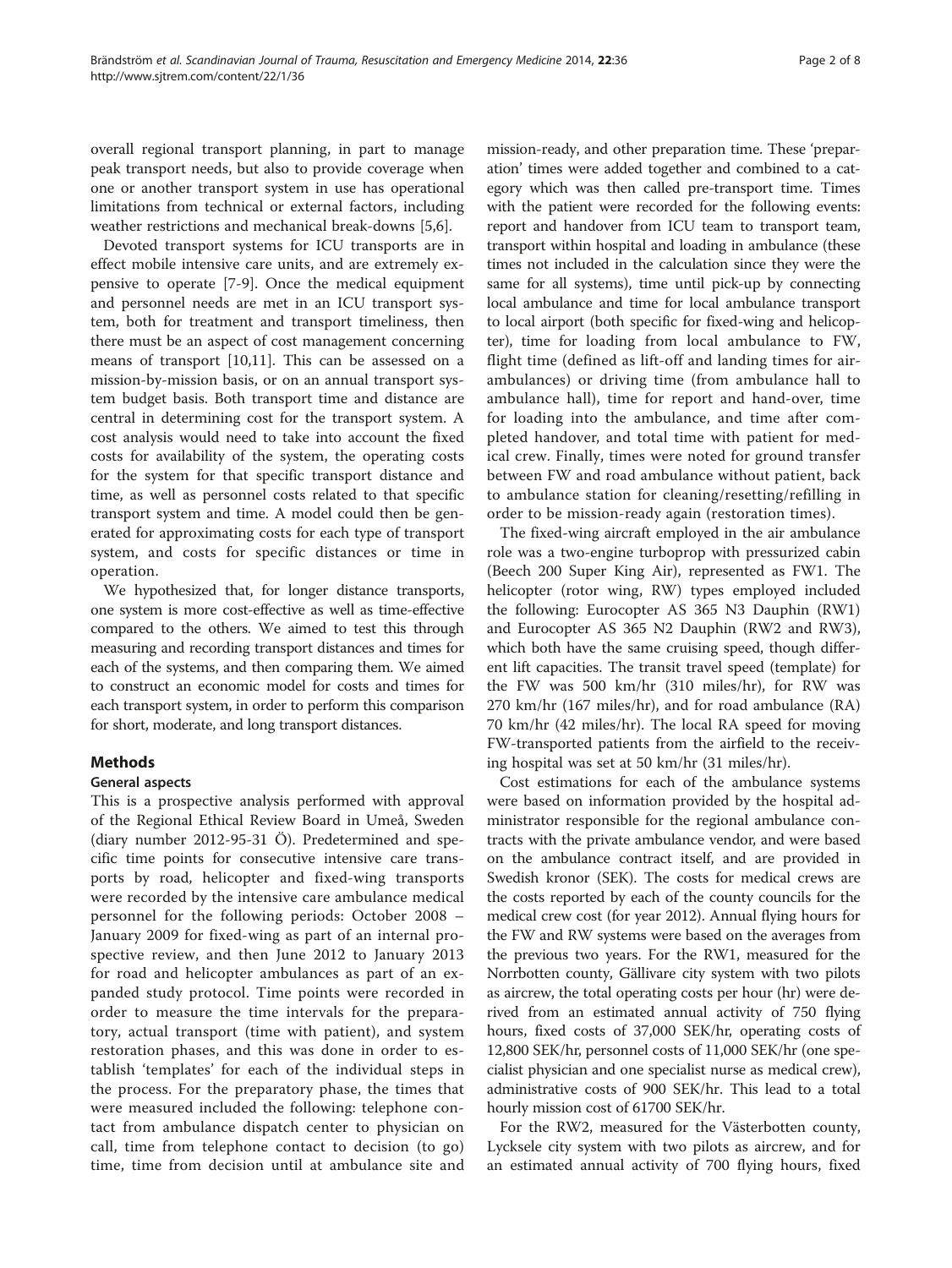costs of 25,714 SEK/hr, hourly operating costs of 8,000 SEK/hr, personnel costs 7,895 SEK/hr (one specialist physician and one specialist nurse as medical crew), administrative hourly 71 SEK/hr, this allowed us to derive an hourly mission cost of 41,610 SEK/hr.

For the RW3, measured for the Jämtland county, Östersund city system, and for an estimated annual activity of 737 flying hours with one pilot and one pilot assistant (helicopter emergency medical service crew/HEMS) for aircrew, fixed costs of 24,483 SEK/hr, hourly operating costs of 9,500 SEK/hr, personnel costs 3,053 SEK/hr (one specialist nurse alone as medical crew), administrative hourly 814 SEK/hr, this allowed us to derive an hourly mission cost of 37,850 SEK/hr.

For the FW system, measured for the Northern Sweden region, operating with two pilots and a specialist nurse for aircrew, and for an estimated annual activity of 2,400 flying hours (based on previous 2 years activity), fixed costs of 0 SEK/hr, hourly operating costs of 21,301 SEK/hr, personnel costs 4,430 SEK/hr (specialist physician and specialist nurse as medical crew), administrative hourly 100 SEK/hr, this allowed us to derive an hourly mission cost of 25,831 SEK/hr.

For the RA system, the estimation was based on a perkilometer cost, from the county council's own estimation of costs based on approximately (nationally) 8,200,000 SEK per ambulance per year, and 100,000 kilometers, leading to an estimation of 82 SEK per km. This was converted to an hourly cost of 5,740 SEK/hr, based on average transit speed of 70 km/hr (43 miles/hr). For the RA system, there was typically an additional nurse from the 'sending' hospital accompanying the patient. These cost estimations were simplified to the following, to ease further calculations: RW1 60,000 SEK/hr, RW2 and RW3 40,000 SEK/hr, FW 25,000 SEK/hr, and och RA 6,000 SEK/hr.

Cost-distance is defined as the cost per km patient transportation with the given ambulance system. This was calculated from the cost per hour of operation for each ambulance system using the template for travel speed

during transit for each of the systems: RA = 70 km/hr, RW 270 km/hr and FW 500 km/hr. For FW, the road ambulance connections between airport and hospital (template distance 10 km, 50 km/hr, medical crew plus RA costs for this segment which add up to 9,970 SEK for both sending and receiving hospital/airport connections) were included in the time and speed assessment.

Cost estimates for each ambulance system are based on reports from each of the county councils (Table 1), and consist of 'costs' in the contracts with the private air ambulance companies for operational support for public hospital missions, as well as different county council contracts and medical crew salaries. The FW fixed costs are not presented separately in the contracts, but are rolled into hourly costs, and these are presented. Only the helicopter systems here present fixed costs. These different RW systems include one (with HEMS) and two pilot (no HEMS) helicopter aircrew configurations. Medical staffing in the ambulance is shown for each system (Table 1), and was either 2 nurses, or a physician and nurse. Physician and nurse costs are presented as an hourly mission cost, and these were collected for each county and ambulance system. Medical crew costs included 'on-call' availability costs.

In addition to the distance-cost estimation (based on the above schematized average speeds for each system), there was added a schematized start-cost based on time on the ground with patient. For all the RW systems, the time in the helicopter before and after flying was estimated to be 4 minutes total (aircraft start-up and shutdown): RW-1 4,000 SEK, RW-2 and RW-3 2,667 SEK. For the FW system, the patient time in the aircraft before flying was estimated to be 10 minutes before take-off and 10 minutes after landing, for a total of 20 nonflying minutes in the aircraft, and this was added to the 12 minutes (times 2) for each ground ambulance transport from or to hospital. This resulted in 9,970 SEK standing ground costs for each FW transport mission. The RA system reported a start-up cost of 1,640 SEK, which was the standing start cost for all RW transport missions.

Table 1 Ambulance system cost estimations

| System          | <b>Total</b>  | <b>Fixed cost</b>           | %   | Op cost<br>(fuel, crew) | Hourly% | Total cost, excl<br>med crew | $\%$ | Med crew         | Med<br>crew% | Admin                | Admin%  |
|-----------------|---------------|-----------------------------|-----|-------------------------|---------|------------------------------|------|------------------|--------------|----------------------|---------|
| <b>RA</b>       | 6.040 SEK/hr  | included                    |     | included                |         | 82. SEK/km<br>57.740 SEK/hr  | 95%  | 300 SFK/hr       | 5%           | included             |         |
| RW 1            | 61.700 SEK/hr | 37.000 SEK/hr               | 60% | 12.800 SEK/hr 21%       |         | 50.700 SEK/hr                | 82%  | 11,000 SEK/hr    | 18%          | 900 SEK/hr           | 1%      |
| RW <sub>2</sub> |               | 41.610 SEK/hr 25.714 SEK/hr | 62% | 8.000 SEK/hr            | 19%     | 33.715 SEK/hr                |      | 81% 7.895 SEK/hr | 19%          | 71 SFK/hr            | $< 1\%$ |
| RW <sub>3</sub> | 37.850 SEK/hr | 24.483 SEK/hr               | 65% | 9.500 SEK/hr            | 25%     | 34.947 SEK/hr                | 92%  | 3.053 SEK/hr     | 8%           | $814$ SFK/hr $< 1\%$ |         |
| <b>FW</b>       | 25.831 SEK/hr | none in this contract       |     | 21.301 SEK/hr           | 100%    | 21.301 SEK/hr                |      | 82% 4.430 SEK/hr | 18%          | 100 SFK/hr           | $< 1\%$ |

Table legend. RA = road ambulance, RW = rotor wing ambulance, FW = fixed wing ambulance. For RA: usual ambulance crew plus addition specialist nurse as medical crew; Op = operational; hr = hour; excl = excluding; Med = medical; Admin = administration cost; For RW1 and RW2: two pilot and physician plus nurse medical crew. For RW3: one pilot plus HEMS pilot assistant and nurse only medical crew. For FW: two pilot and physician plus nurse medical crew.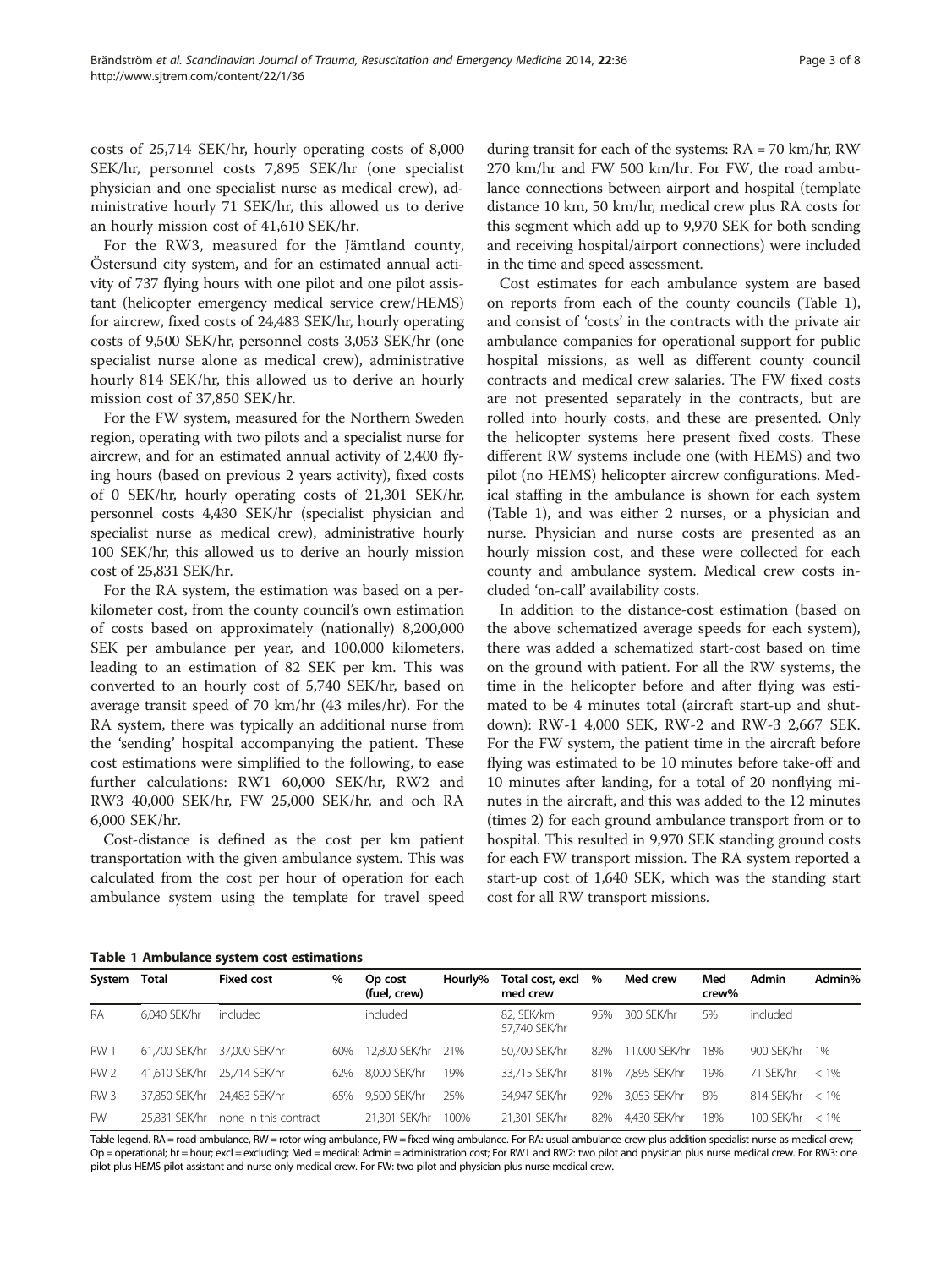#### Analysis

The primary endpoint was demonstration of total cost for ICU transport distance for the different transport systems, with focus on moderate and longer transport distance ranges. A secondary endpoint was to analyze the relation between distance and transport time for the different systems. Linear regression and calculation of a correlation coefficient was performed for distance-time relations. Testing for differences between categories and groups for measured values was performed using a Mann-Whitney U test. Significant differences in comparisons were noted when there was a p value <0.05.

# **Results**

#### Transport times (observed) and distance

For the RA system  $(n = 17)$ , transport mission times and distances were included for analysis: 143 minutes, 77–240; 213 kilometers (132 miles), 60–310 respectively (median and range values). For the RW system  $(n = 71)$ , transport mission times and distances were included for analysis: median 100 minutes with range 69–212; median 184 kilometers (114 miles) with range 76–578 (47–359 miles). For the FW system  $(n = 68)$ , transport mission times and distances were included for analysis: median 155 minutes with range 75–293 and 293 kilometers (182 miles), range 190–844 kilometers (118–524 miles). The number of transports as specific distances by system is shown in Figure 1. The observed domestic transports with FW did not exceed 900 km (559 miles). The times-distance relationships are presented for each system in Figure [2.](#page-4-0)



for each system, are the basis for calculation of transport costs. For obvious logistical reasons, the longest transport distances are managed by the fixed-wing system, even though there is quite a bit of overlap for moderate transport distances (200-400 km) RA = road ambulance (n = 17); RW = rotor wing ambulance (n = 71); FW = fixed-wing ambulance  $(n = 68)$ 

Time with patient in relation to distance results was analyzed by linear regression. For the RA system,  $y = 0.54 \times +$ 51.6 ( $\mathbb{R}^2$  = 0.81), for the RW system, y = 0.26× + 50.7 ( $\mathbb{R}^2$  = 0.89), and for the FW system,  $y = 0.13x + 115.2$  ( $\mathbb{R}^2 = 0.24$ ), where  $y = time$  (minutes) and  $x = distance$  (kilometer). Note that the strength of the correlation between time and distance was weak for the FW group.

Another aspect of the ambulance missions was ambulance time and distance without patient, where the ambulances either needed to travel to get to the patient, or where the ambulance needed to travel after the patient transport, in order to get back to the ambulance station. Concerning percentage of total mission time with patient, all 3 systems carried patients approximately half of their transit time (base on ration of mean values): RA 44%, RW 50%, and FW 49%, and no difference was detected between these groups.

# Costs, ambulance systems and distances

From the cost estimations from each of the County Councils their ambulance systems, estimated costs per operating minute are presented in relation to distances. Observed distances together with schematized costs (Figure [3](#page-5-0)) demonstrate that RA is least expensive up to 250 km transport distance, that over 250 km FW is least costly, and that RW transports are the most costly regardless of distance. Helicopter ambulance missions did not exceed 800 km in distance, and road ambulance intensive care missions did not exceed 700 km.

# **Discussion**

Based on actual observed missions, we were able to generate a model for distance-costs and time costs for each ambulance system that managed ICU transports. Using this model of cost-estimations for activities, comparisons were demonstrated for the ICU transport system costs. This analysis demonstrates that for moderate transport distances (150–250 km), the RA and FW transport systems performed similarly in terms of time and cost, though with diverging transport times and costs above 250 km (RA slower and more expensive). The RW system is the most expensive ICU patient transport system, regardless of distance, though it is still often employed, presumably based on availability and transport timeliness. These observations agree with previous reports, where a similar range of RW ambulance costs have been described, along with medical effectiveness for urgent critical care transport [[7-11](#page-7-0)]. This report is unique in presenting RW, FW, and RA ICU transports together from the same coordinated regional system.

The FW system was consistently employed for long (more than 250 km) or very long (more than 600 km or 372 miles) transports, where these results also show a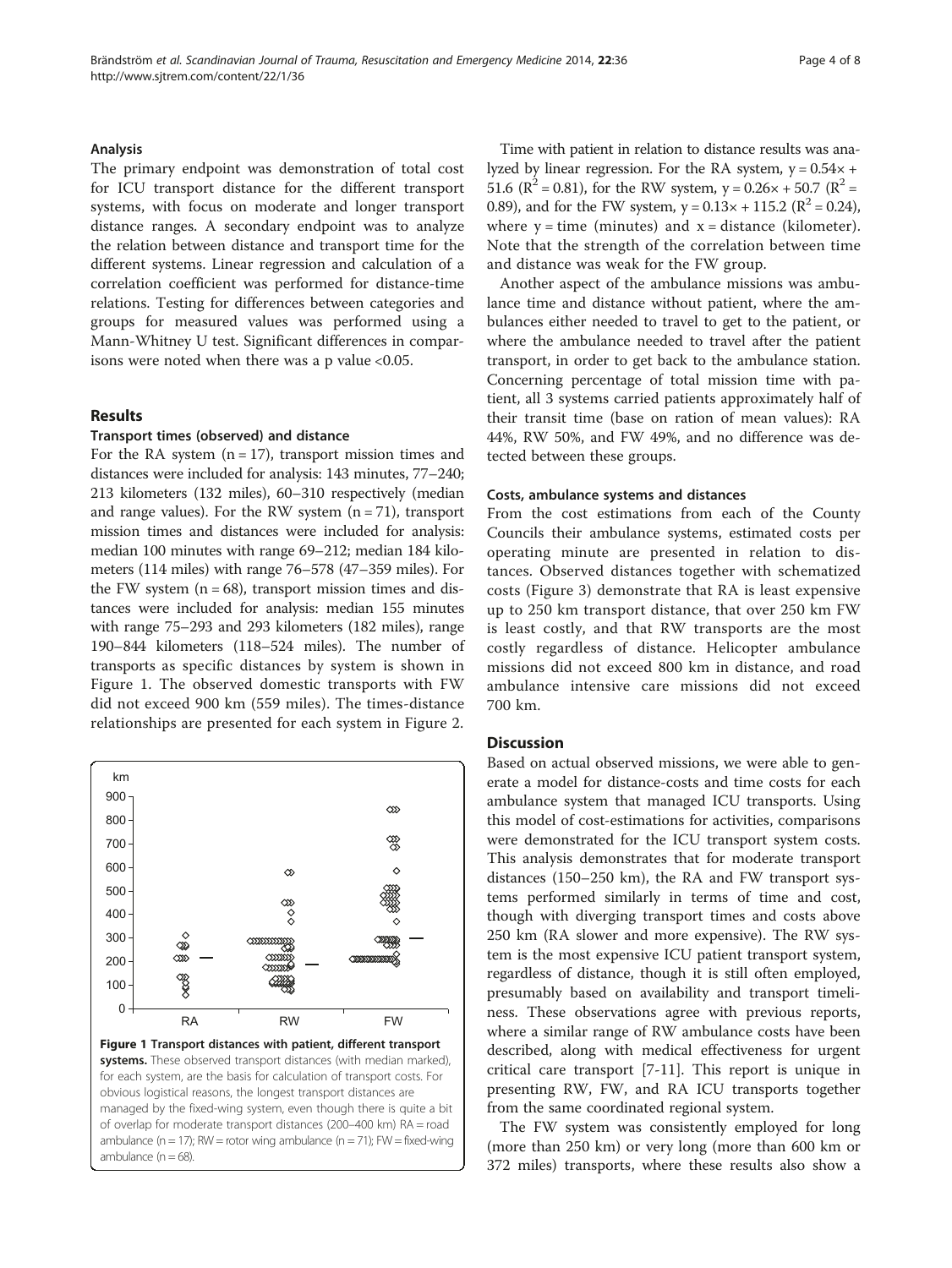<span id="page-4-0"></span>Brändström et al. Scandinavian Journal of Trauma, Resuscitation and Emergency Medicine 2014, 22:36 Page 5 of 8 http://www.sjtrem.com/content/22/1/36



clear cost and time advantage compared to the other systems. The FW system becomes more cost effective, compared to RA, at approximately 250 km transport distance, and these differences increase with increasing distance. It is important to note that all FW transports employ local RA resources between hospital and airport (these costs included in the FW estimates), in contrast to most RW systems which do not require this local support.

There are similar transport times for all three systems when there were shorter or moderate distance transports. For longer transports (over 500 km), the higher velocity of the FW transport is associated with shorter expected transport times (Figure 2, panel D). All three transport systems have a 'built-in' preparation time, where the medical teams are managing the patient, but the ambulance is not yet moving, and these results show that there are similar preparation times for all three systems (includes patient reporting, ground transport before entering the ambulance, loading and safety checking before ambulance start.

We observed cost differences between the three different RW ambulance systems examined here. We interpret this as a sign that there can be quite a bit of variation in

the operating costs for RW helicopter ambulance systems. In this analysis, we included only the contractual expenses to the health authority for aircraft and aircrew services, and did not have access to the private air ambulance company's actual operating costs. All three systems employed a similar medium-weight multi-purpose twin-engine helicopter, though with variation in motor lift capacity, pilot configuration, and medical crew configuration. These details clearly contribute to RW ambulance system cost differences.

Concerning costs, risks, and optimal use of transport resources, there are several considerations. When choosing an optimal ambulance system for a particular secondary ICU transport mission, this will have implications as far as time without that resource locally, or for other acute secondary transport missions which might arise. These different ambulance systems always interact regionally, and to some extent overlap in their capabilities, and are dependent upon each other. When one ambulance resource is employed in a secondary (ICU) transport mission, then it is not available for other local or regional ambulance missions. When one system is occupied, then the other systems may need to become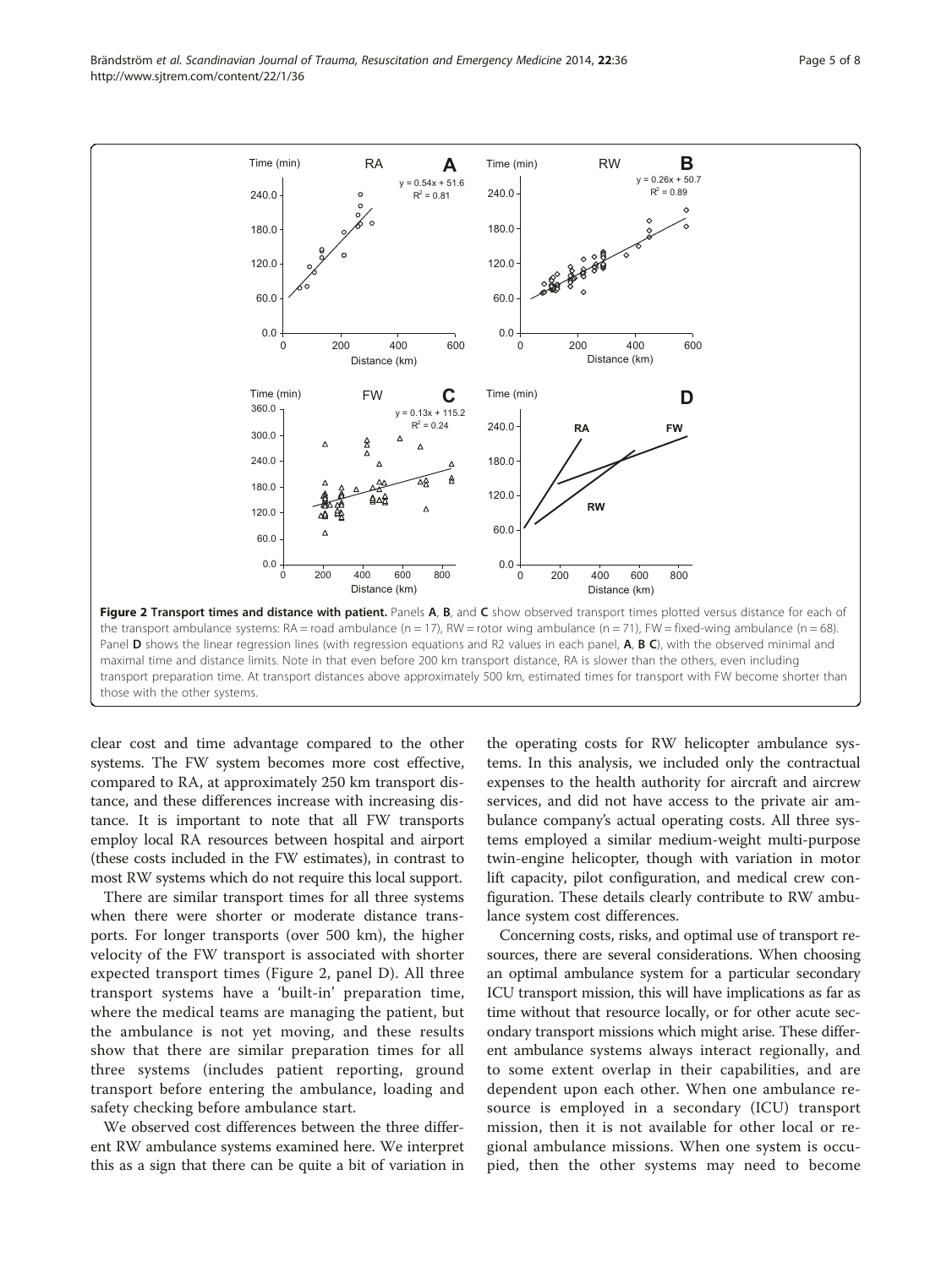RW<sub>2</sub>

RW1

<span id="page-5-0"></span>100,000

75000

dependent. These considerations for safety are important. For longer transports, FW systems are considered safer and preferred in order to avoid the inherent risk of helicopter or road transport.

The need for coordination is most clearly demonstrated by the observation from each of the systems that they consistently travel empty (without patient) on the way to, or on the way from ICU patient transports. For optimal use of this expensive ambulance resource, even non-urgent and non-ICU patients waiting for transport for the same routes might be served, though this may not always be practical. There are other patient transport systems (large road ambulance) and planned non-ICU FW operating on a scheduled basis, and successful coordination and integration with urgent or emergent ICU missions was not observed. In the model generated here, since one leg of the ICU transport mission was almost always traveled empty (without patient), then that can possibly be regarded as part of the ICU transport cost.

For FW transports, there are always two RA local transports involved, though these exact times and distances were simplified in this material to a general average for all cities and airports. Coordination of the different logistical steps is important in making these secondary FW missions time- and cost-effective. If there is a problem with local RA availability before FW start or after FW landing at an airport, then this will significantly prolong the transport time and increase the FW transport cost, (which will be standing still). At times, all three systems can contribute in stages to transport of a single patient, where none of the 3 had sufficed by itself. Clearly, in order to accomplish acute secondary ICU patient transports in all conditions, overlapping RA, RW and FW systems are needed, together with careful coordination of missions.

Transport times for the different systems were assessed only from patient hospital bedside at the hospital which was sending. For actual transport times, the RW system took the least time transport over distances up to approximately 400 km, where then FW was faster. However, this time measurement reflects only the actual transport time (plus a schematized alarm and mobilization time), that is, the start point (sending hospital) was made the same for all systems. There was no attempt to include in the analysis the pre-transport location or status of the different ambulance systems. All hospitals in the study region (12), plus several outside of the region sending or receiving study region patients, had own RA resources. Most, however, had no RW or FW resources close by at the time of when the transport was activated. Therefore, in order to examine the patient transport specifically, the starting point was standardized to the patient location at the start of the transport. Therefore, the analysis of the time aspect of transport is limited in this respect. In the setting of

involved in acute secondary ICU transport missions over distance, even if their main mission is local primary ambulance retrieval. Therefore, there is no practical experience with recruiting more physician and nurse personnel on short notice due to heavy ambulance ICU transport activity, and we have not tried to estimate these theoretical 'opportunity' costs. Regional coordination is clearly needed, in order to meet both local primary and regional secondary transport needs with these overlapping ambulance resources. Also, each of the 3 system types is absolutely necessary, since the patient transport missions have such a wide range of needs (time, distance, medical acuity). If transport missions take less time, then the medical personnel and ambulance vehicles are available more of the time. This would be very important if there was a very heavy burden of intensive care transports each day, but this was not the case in the observed region, where in the whole region there were on average between one and two intensive care transport missions per day. Additionally, one can consider the risks related to ambulance transport, where RW and RA systems have higher risk for accident and are more weatherregression lines. RW1 represents Eurocopter AS 365 N3 Dauphin, and RW2 represents Eurocopter AS 365 N2 Dauphin configurations.

Figure 3 Transport distances with patient, and estimated costs by system and distance.  $RA = road$  ambulance  $(n = 17)$ ;  $RW = rotor$ wing ambulance ( $n = 71$ ); FW = fixed-wing ambulance ( $n = 68$ ). Individual points on each line represent transport distances where there can have been many actual transports superimposed. Helicopter transport costs by distance and patient time are clearly more expensive than RA and FW systems. Different helicopter models and crew configurations lead to different operating costs over distance and transport mission, though RW costs are always more than double that of the other systems related to distance, (between two hospitals), only the unique distances are noted on the

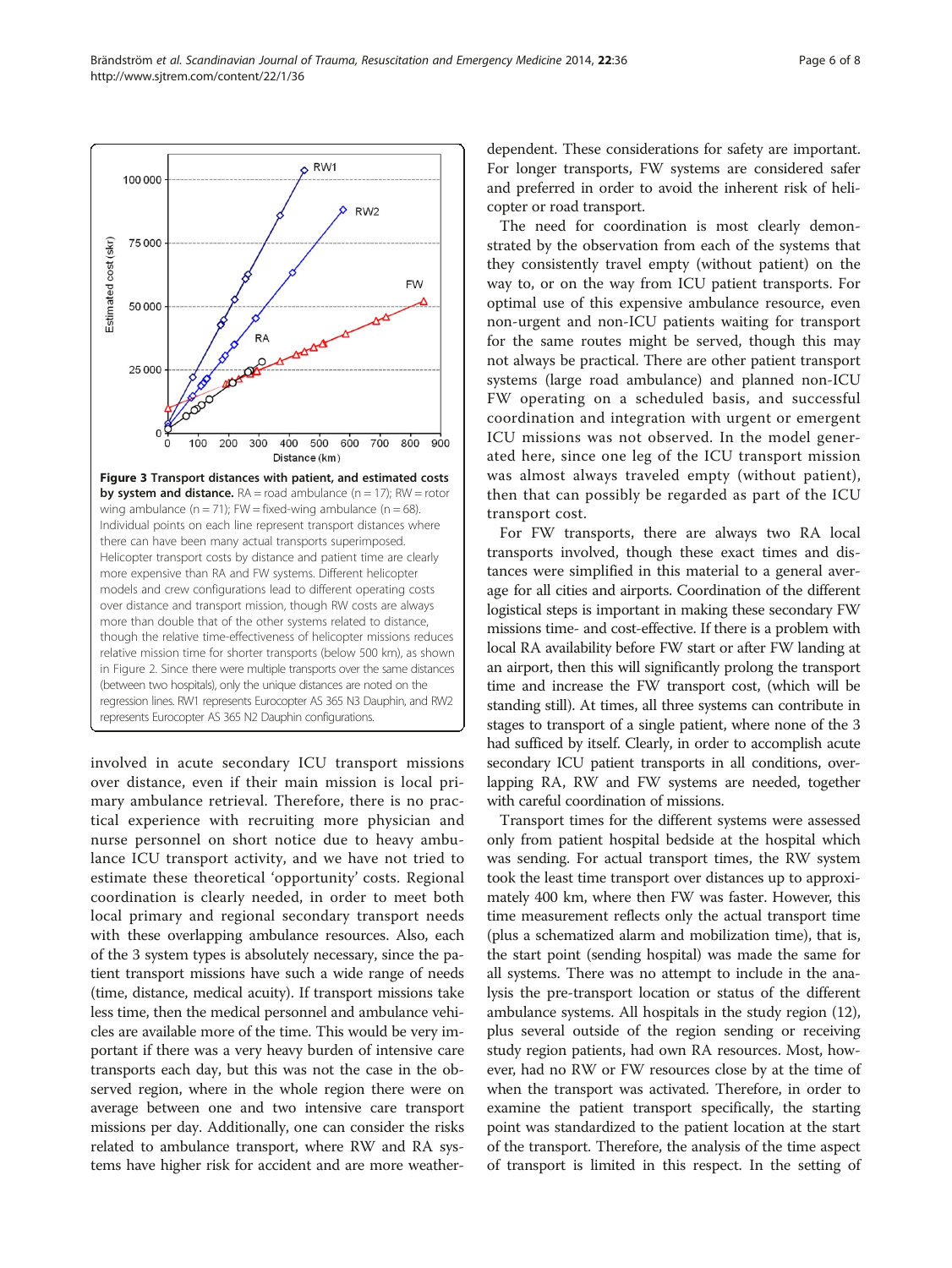<span id="page-6-0"></span>acute or time-sensitive intensive care transports, the location of the air ambulance at the time of the alarm is crucial, since air ambulance alternatives can be quite a distance from sending hospital at the time of the alarm. This means that while both RW and FW have faster travel speeds, there can be cases where (despite limited speeds of RA in transit) the total time from alarm to intensive care patient delivered to receiving hospital can be shorter with RA even up to 300 km or longer.

In this material, only secondary intensive care transport activity was analyzed. There were relatively few long distance RA intensive care transport observations in these results, and this was because they were infrequent. The largest amount of activity for RA and RW ambulance systems involves primary emergency patient retrieval missions. Rotor wing and RA emergency medical systems are funded and established first and foremost for local or regional primary emergency ambulance missions, or in other words, collecting patients from sites of injury or illness, and taking them as fast as possible to the first receiving hospital. When available, RW and RA systems can be used for secondary inter-hospital ICU transport missions.

The largest amount of activity for FW systems involves non-intensive care, non-time sensitive missions (from a medical perspective). Yet, as with hospital planning for critical care services, these systems must be designed to be robust for all predictable acute patient missions. If they are designed with known performance limits that do not match needs, then the medical results will be suboptimal and cost-effectiveness will be limited, and there can be negative patient consequences. On the other hand, planners need to avoid 'unnecessary' costs or duplications in ICU transport systems. Some degree of overlap is needed in order to always ensure adequate ICU patient transport in all conditions. It may be difficult to identify portions of this overlapping which are not effective or not necessary. One main issue here is how to use the RW resource optimally in a secondary ICU transport role, given its high fixed- and operating costs, when dedicated long distance (FW) ICU transport systems are also available, not nearly as timely for the same missions. Since medical indications and air ambulance proximity to a patient determine which system is chosen, this then becomes a policy question of how much of each type of transport system to establish and maintain, and where to position these in order to optimize patient access. Healthcare policy makers will recognize the need for multiple overlapping systems for regional and national intensive care patient transport, though they will also recognize the need for rigorous regional (and national) coordination so that appropriate ambulance investments and operational resources are established maintained.

### Conclusions

In summary, based on an economic model developed from observed regional ICU patient transports, and cost estimations, different ambulance system distance-cost could be compared. Road ambulance systems are costeffective for shorter distances (within 250 kilometers) but are patient-time ineffective already at shorter distances. The RW systems are always most expensive, regardless of distance; but are most transport time-effective up to 400–500 km. Fixed-wing ICU transport systems are more cost-effective for longer distance (300 km), and patient-time effective for transports over 500 km.

#### Competing interests

The authors declare that they have no competing interests.

#### Authors' contributions

HB has participated in study design, data collection, data analysis and manuscript writing. OW has participated in study design, data analysis and critical review of the manuscript. LL has participated in study design, data analysis and critical review of the manuscript. MH has participated in study design, data collection, data analysis and manuscript writing. All authors have approved the final manuscript.

#### Authors' information

Helge Brändström is the section head for air ambulance services at the Intensive Care Medicine and Post-Operative Medicine Department, University Hospital of Umeå, Umeå, Sweden. Helge Brändström is also the Medical Director for the Swedish National Air Medevac system, Swedish Civil Contingencies Agency and medical advisor on aeromedical evacuation for the Swedish National Board of Health and Welfare.

#### Acknowledgements

This project was supported by funding from The Swedish National Board of Health and Welfare, The Swedish Association of Local Authorities and Regions, The County Council of Västerbotten, and Umeå University, Sweden. The authors would like to thank Göran Johansson, Ulrika Bergström, Victoria Popovac-Lindström and Maria Björkén-Burman for their help with data collection and data management. We also thank Dr.s Per Markusson, Sunderby Hospital, Erik Sandström, Östersund Hospital, and Lars Sköld, Lycksele Hospital for data collection support concerning helicopter ambulance data.

#### Author details

<sup>1</sup>Surgical and Perioperative Sciences, Anesthesia and Intensive Care Medicine, Umeå University, Umeå, Sweden. <sup>2</sup> Epidemiology and Global Health, Umeå University, Umeå, Sweden.

#### Received: 27 January 2014 Accepted: 21 May 2014 Published: 5 June 2014

#### References

- 1. Uusaro A, Parviainen I, Takala J, Ruokonen E: Safe long-distance interhospital ground transfer of critically ill patients with acute severe unstable respiratory and circulatory failure. Intensive Care Med 2002, 28(8):1122–1125.
- 2. Warren J, Fromm RE Jr, Orr RA, Rotello LC, Horst HM: Guidelines for the inter- and intrahospital transport of critically ill patients. Crit Care Med 2004, 32(1):256–262.
- Bellingan G, Olivier T, Batson S, Webb A: Comparison of a specialist retrieval team with current United Kingdom practice for the transport of critically ill patients. Intensive Care Med 2000, 26(6):740–744.
- 4. Norum J, Elsbak TM: Air ambulance flights in northern Norway 2002–2008. Increased number of secondary fixed wing (FW) operations and more use of rotor wing (RW) transports. Int J Emerg Med 2011, 4:55.
- 5. Diaz MA, Hendey GW, Bivins HG: When is the helicopter faster? A comparison of helicopter and ground ambulance transport times. J Trauma 2005, 58(1):148–153.